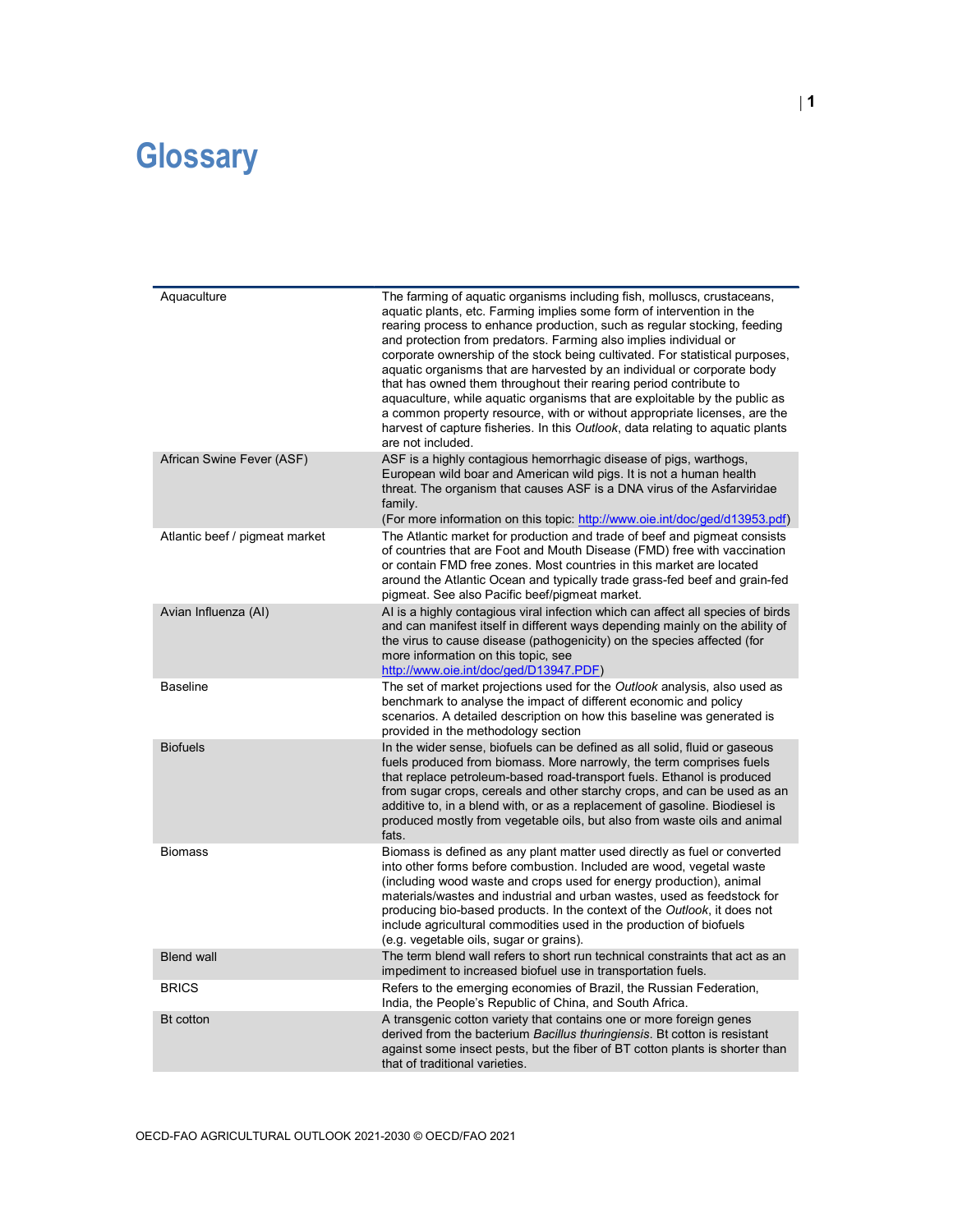## $2|$

| Capture fisheries                                                                          | Capture fisheries refer to the hunting, collecting and gathering activities<br>directed at removing or collecting live wild aquatic organisms<br>(predominantly fish, molluscs and crustaceans) including plants from the<br>oceanic, coastal or inland waters for human consumption and other<br>purposes by hand or more usually by various types of fishing gear such as<br>nets, lines and stationary traps. The production of capture fisheries is<br>measured by nominal catches (in live weight basis) of fish, crustaceans,<br>molluscs and other aquatic animals and plants, killed, caught, trapped or<br>collected for all commercial, industrial, recreational and subsistence<br>purposes. It should be noted that in this Outlook data relating to aquatic<br>plants are not included. |
|--------------------------------------------------------------------------------------------|------------------------------------------------------------------------------------------------------------------------------------------------------------------------------------------------------------------------------------------------------------------------------------------------------------------------------------------------------------------------------------------------------------------------------------------------------------------------------------------------------------------------------------------------------------------------------------------------------------------------------------------------------------------------------------------------------------------------------------------------------------------------------------------------------|
| Cereals                                                                                    | Defined as wheat, maize, other coarse grains and rice.                                                                                                                                                                                                                                                                                                                                                                                                                                                                                                                                                                                                                                                                                                                                               |
| Common Agricultural Policy (CAP)                                                           | The European Union's agricultural policy, first defined in Article 39 of the<br>Treaty of Rome signed in 1957                                                                                                                                                                                                                                                                                                                                                                                                                                                                                                                                                                                                                                                                                        |
| Comprehensive and Progressive<br><b>Agreement for Trans-Pacific</b><br>Partnership (CPTPP) | CPTPP is a trade agreement between Australia, Brunei, Canada, Chile,<br>Japan, Malaysia, Mexico, New Zealand, Peru, Singapore, and Viet Nam.<br>It was signed in March 2018 and came into force for the first six countries<br>in December 2018.                                                                                                                                                                                                                                                                                                                                                                                                                                                                                                                                                     |
| Comprehensive Economic and Trade<br>Agreement (CETA)                                       | CETA is a trade agreement between the European Union and Canada.<br>CETA was signed in October 2016 and is in provisional application as of<br>April 2017. Full ratification and implementation is still pending                                                                                                                                                                                                                                                                                                                                                                                                                                                                                                                                                                                     |
| COVID-19                                                                                   | COVID-19 is the infectious disease caused by the most recently<br>discovered coronavirus. This new virus and disease were unknown before<br>the outbreak began in Wuhan, China, in December 2019. COVID-19 is<br>now a pandemic affecting many countries globally.                                                                                                                                                                                                                                                                                                                                                                                                                                                                                                                                   |
| Decoupled payments                                                                         | Direct payments which are not linked to current production of specific<br>commodities or livestock numbers or the use of specific factors of<br>production.                                                                                                                                                                                                                                                                                                                                                                                                                                                                                                                                                                                                                                          |
| Developed and developing countries                                                         | See summary table at the end of the Glossary.                                                                                                                                                                                                                                                                                                                                                                                                                                                                                                                                                                                                                                                                                                                                                        |
| Direct payments                                                                            | Payments made directly by governments to producers                                                                                                                                                                                                                                                                                                                                                                                                                                                                                                                                                                                                                                                                                                                                                   |
| Domestic support                                                                           | Refers to the annual level of support, expressed in monetary terms,<br>provided to agricultural production. It is one of the three pillars of the<br>Uruguay Round Agreement on Agriculture targeted for reduction.                                                                                                                                                                                                                                                                                                                                                                                                                                                                                                                                                                                  |
| El Niño- Southern Oscillation                                                              | El Niño-Southern Oscillation (ENSO) refers to periodic but irregular<br>variations in wind and sea surface temperatures in the tropical eastern<br>Pacific Ocean. ENSO consists of a warming phase known as El Niño and<br>a cooling phase known as La Niña, and occurs typically at intervals of two<br>to seven years. The abnormal warm ocean climate conditions of El Niño<br>are accompanied by higher local rainfall and flooding, and massive deaths<br>of fish and their predators (including birds).                                                                                                                                                                                                                                                                                        |
| Energy Independence and Security<br>Act (EISA) 2007                                        | US legislation passed in December 2007 that is designed to increase US<br>energy security by lessening dependence on imported oil, to improve<br>energy conservation and efficiency, expand the production of renewable<br>fuels, and to make America's air cleaner for future generations.                                                                                                                                                                                                                                                                                                                                                                                                                                                                                                          |
| Ethanol                                                                                    | A biofuel that can be used as a fuel substitute (hydrous ethanol) or a fuel<br>extender (anhydrous ethanol) in mixes with petroleum, and which is<br>produced from agricultural feed-stocks such as sugar cane and maize.<br>Anhydrous alcohol is free of water and at least 99% pure. Hydrous alcohol<br>contains water and usually has a purity of 96%. In Brazil, this ethanol is<br>being used as a gasohol substitute in flex-fuel vehicles.                                                                                                                                                                                                                                                                                                                                                    |
| Everything-But-Arms (EBA)                                                                  | The EBA Initiative eliminates EU import tariffs for numerous goods,<br>including agricultural products, from the least developed countries as of<br>2009-10.                                                                                                                                                                                                                                                                                                                                                                                                                                                                                                                                                                                                                                         |
| Export subsidies                                                                           | Subsidies given to traders to cover the difference between internal market<br>prices and world market prices, such as the EU export restitutions. The<br>elimination of agricultural export subsidies is part of the Nairobi Package<br>adopted at the WTO's Tenth Ministerial Conference in December 2015.                                                                                                                                                                                                                                                                                                                                                                                                                                                                                          |
| Farm Bill                                                                                  | In the United States, the Farm Bill is the primary agricultural and food<br>policy tool of the federal government.                                                                                                                                                                                                                                                                                                                                                                                                                                                                                                                                                                                                                                                                                   |
| Flexible-fuel vehicles (FFVs)                                                              | Vehicles that can run on either gasohol or on hydrous ethanol.                                                                                                                                                                                                                                                                                                                                                                                                                                                                                                                                                                                                                                                                                                                                       |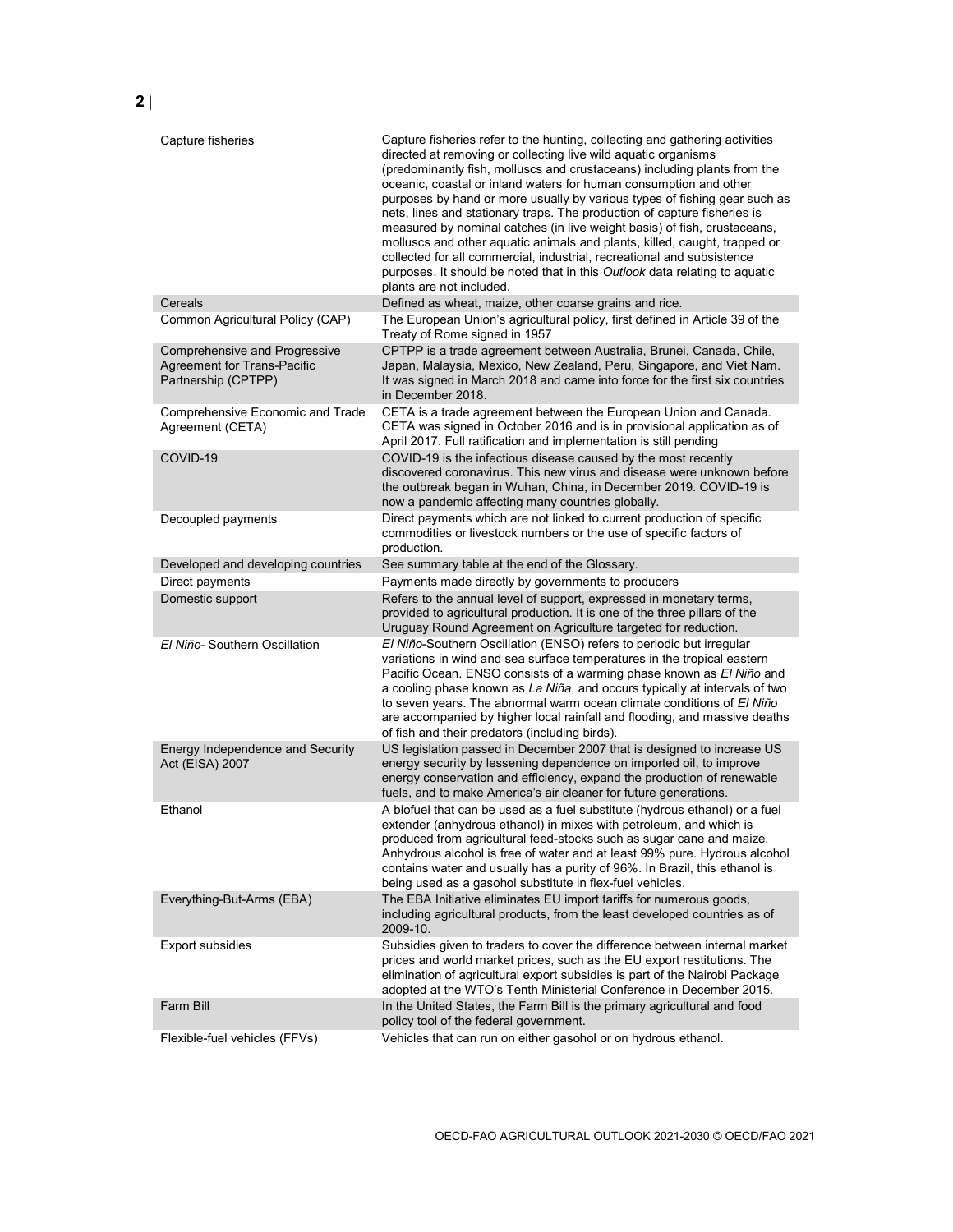| Fresh dairy products                           | Fresh Dairy Products contain all dairy products and milk which are not<br>included in the processed products (butter, cheese skim milk powder,<br>whole milk powder and for some cases casein and whey). The quantities<br>are in cow milk equivalent.                                                                                                                                                                                                                                  |
|------------------------------------------------|-----------------------------------------------------------------------------------------------------------------------------------------------------------------------------------------------------------------------------------------------------------------------------------------------------------------------------------------------------------------------------------------------------------------------------------------------------------------------------------------|
| G <sub>20</sub>                                | The G20 is an international forum made up of 19 countries and the<br>European Union, representing the world's major developed and emerging<br>economies. Together, the G20 members represent 85% of global GDP,<br>75% of international trade, and two-thirds of the world's population.<br>Originally bringing together finance ministers and central bank governors,<br>the G20 has evolved into a forum to address broader global challenges.                                        |
| Gasohol                                        | Fuel that is a mixture of gasoline and anhydrous ethanol.                                                                                                                                                                                                                                                                                                                                                                                                                               |
| High Fructose Corn Syrup (HFCS)                | Isoglucose sweetener extracted from maize.                                                                                                                                                                                                                                                                                                                                                                                                                                              |
| Intervention stocks                            | Stocks held by national intervention agencies in the European Union as a<br>result of intervention buying of commodities subject to market price<br>support. Intervention stocks may be released onto the internal markets if<br>internal prices exceed intervention prices.                                                                                                                                                                                                            |
| Isoglucose                                     | Isoglucose is a starch-based fructose sweetener, produced by the action<br>of the glucose isomerase enzyme on dextrose. This isomerisation process<br>can be used to produce glucose/fructose blends containing up to 42%<br>fructose. Application of a further process can raise the fructose content to<br>55%. Where the fructose content is 42%, isoglucose is equivalent in<br>sweetness to sugar.                                                                                 |
| Least squares growth rate                      | The least-squares growth rate, r, is estimated by fitting a linear regression<br>trend line to the logarithmic annual values of the variable in the relevant<br>period, as follows: $Ln(xt) = a + r * t$ and is calculated as $[exp(r) - 1]$ .                                                                                                                                                                                                                                          |
| Live weight                                    | The weight of meat, finfish and shellfish at the time of their capture or<br>harvest. In the case of fish products it is calculated on the basis of<br>conversion factors from landed to nominal weight and on rates prevailing<br>among national industries for each type of processing.                                                                                                                                                                                               |
| Market access                                  | Governed by provisions of the Uruguay Round Agreement on Agriculture<br>which refer to concessions contained in the country schedules with<br>respect to bindings and reductions of tariffs and to other minimum import<br>commitments.                                                                                                                                                                                                                                                 |
| Marketing year                                 | It is common to compare crop production across "marketing years," which<br>are defined so that one season's harvest is not artificially split up across<br>different calendar years. In this Outlook, international marketing years are<br>mostly defined starting with their harvest in major supply regions, as<br>follows:<br>• Wheat: 1 June                                                                                                                                        |
|                                                | • Cotton: 1 August<br>• Maize and other coarse grains: 1 September                                                                                                                                                                                                                                                                                                                                                                                                                      |
|                                                | · Sugar, soybeans, other oilseeds, protein meal, vegetable oils:<br>1 October.                                                                                                                                                                                                                                                                                                                                                                                                          |
|                                                | • New Zealand meat: year ended September<br>• Australia meat: year ended June                                                                                                                                                                                                                                                                                                                                                                                                           |
|                                                | Whenever the text refers to, for example, the marketing year 2020, this is<br>short for 2020/21 for the above commodities. For all other commodities,<br>the marketing year is equal to the calendar year.                                                                                                                                                                                                                                                                              |
| North American Free Trade<br>Agreement (NAFTA) | A trilateral agreement on trade, including agricultural trade, between<br>Canada, Mexico, and the United States, phasing out tariffs and revising<br>other trade rules between the three countries over a 15-year period. The<br>agreement was signed in December 1992 and came into effect on<br>1 January 1994. In 2018, a new agreement between the United States,<br>Mexico and Canada (USMCA) was signed. It is scheduled to come into<br>effect on 1 July 2020 and replace NAFTA. |
| Other coarse grains                            | Defined as barley, oats, sorghum and other coarse grains in all countries<br>except Australia where it includes triticale, and in the European Union<br>where it includes rye and other mixed grains.                                                                                                                                                                                                                                                                                   |
| Other oilseeds                                 | Defined as rapeseed (canola), sunflower seed, and groundnuts (peanuts).                                                                                                                                                                                                                                                                                                                                                                                                                 |
| Pacific beef/pigmeat market                    | The Pacific meat market consists of countries (or zones within countries)<br>that produce and trade livestock free from Foot and Mouth Disease (FMD)<br>without vaccination. FMD status is determined by the OIE according to<br>strict guidelines (www.oie.int/en/animal-health-in-the-world/official-                                                                                                                                                                                 |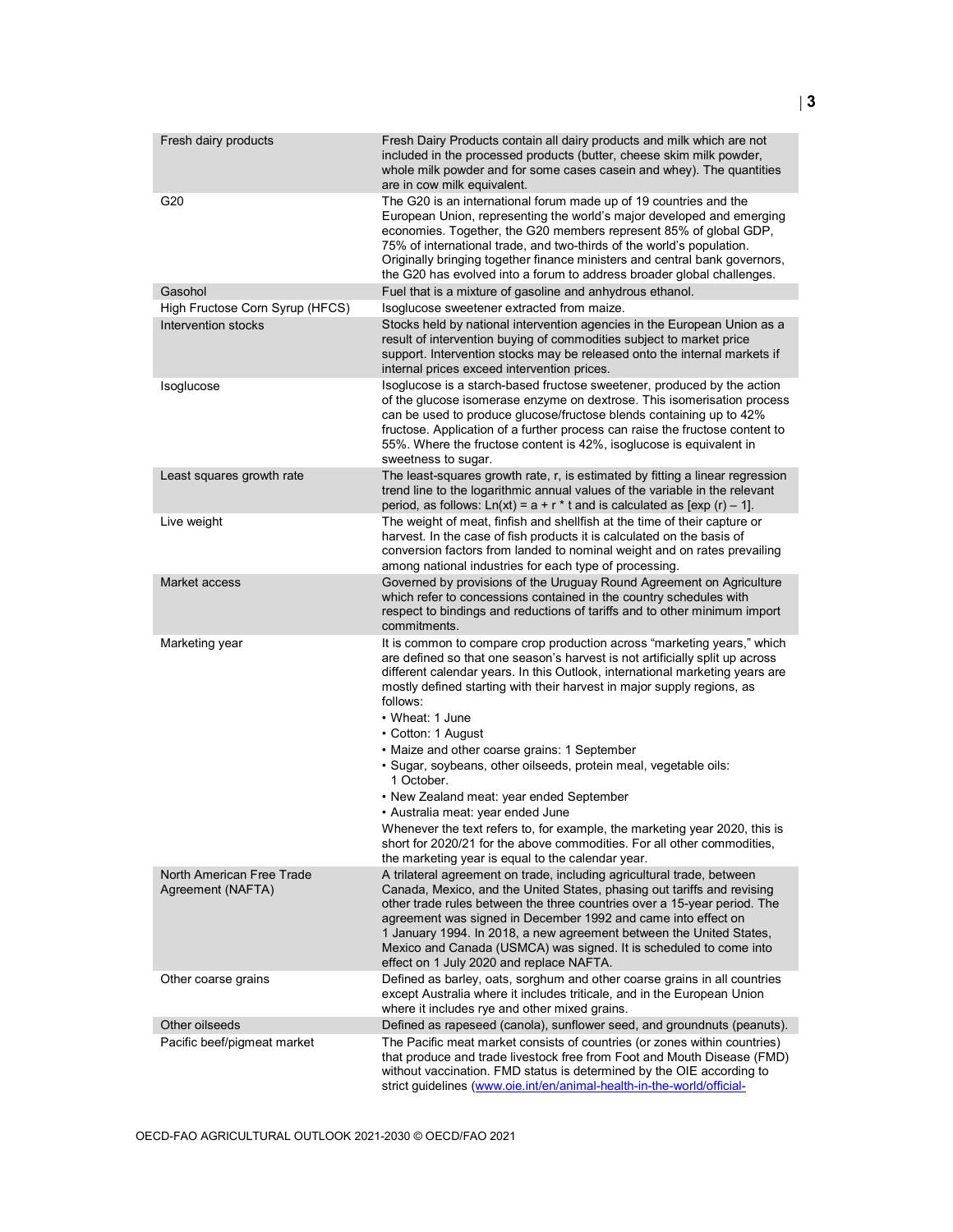disease-status/fmd/) and includes, inter alia, Australia, New Zealand, Japan, Korea, North America and the vast majority of Western Europe. The name "Pacific" refers to the fact that most of them are located around the Pacific Rim. See also Atlantic beef/pigmeat market. Producer Support Estimate (PSE) Indicator developed and compiled by the OECD showing the annual monetary value of gross transfers from consumers and taxpayers to agricultural producers, measured at farm gate level, and arising from policy measures (regardless of their nature, objectives or impacts on farm production or income). The PSE measures support arising from policies targeted to agriculture relative to a situation without such policies, i.e. when producers are subject only to general policies (including economic, social, environmental and tax policies) of the country. The percentage PSE is the ratio of the PSE to the value of total gross farm receipts, measured by the value of total production (at farm gate prices) plus budgetary support (see http://www.oecd.org/agriculture/topics/agriculturalpolicy-monitoring-and-evaluation/). Protein meals Defined as soybean meal, groundnut meal, rapeseed meal, sunflower meal, coconut meal, cottonseed meal and palm kernel meal. Purchasing Power Parity (PPP) Purchasing power parities (PPPs) are the rates of currency conversion that eliminate the differences in price levels between countries. The PPPs are given in national currency units per US dollar. Renewable Energy Directive (RED) EU directive legislating binding mandates of 20% for the share of renewable energy in all Member States' energy mix by the year 2020, with a specific target of 10% for the renewable energy share in transport fuels. Renewable Fuel Standard (RFS and RFS2) A standard in the United States for renewable fuel use in the transport sector in the Energy Act (EISA). RFS2 is a revision of the RFS program for 2010 and beyond. Roots and Tubers **Plants that yield starch, either derived from their roots (e.g. cassava,** sweet potato and yams) or stems (e.g. potatoes and taro). They are destined mainly for human food (as such or in processed form) but can also be used for animal feed or for manufacturing starch, ethanol and fermented beverages. Unless they are processed, they become highly perishable once harvested, which limits opportunities for trade and storage. Roots and tubers contain large amounts of water: all quantities in this publication refer to dry weight to increase comparability. Scenario **A** model-generated set of market projections based on alternative assumptions than those used in the baseline. Used to provide quantitative information on the impact of changes in assumptions on the outlook. Stock-to-use ratio The stock-to-use ratio for cereals is defined as the ratio of cereal stocks to its domestic utilisation. Stock-to-disappearance ratio The stock-to-disappearance ratio is defined as the ratio of stocks held by the main exporters to their disappearance (i.e. domestic utilisation plus exports). For wheat, the eight major exporters are considered, namely the United States, Argentina, the European Union, Canada, Australia, Russian Federation, Ukraine, and Kazakhstan. In the case of coarse grains, United States, Argentina, the European Union, Canada, Australia, Russian Federation, Ukraine, and Brazil are considered. For rice Viet Nam, Thailand, India, Pakistan and the United States enter this ratio calculation. Support price **Prices fixed by government policy makers in order to determine, directly or** indirectly, domestic market or producer prices. All administered price schemes set a minimum guaranteed support price or a target price for the commodity, which is maintained by associated policy measures, such as quantitative restrictions on production and imports; taxes, levies and tariffs on imports; export subsidies; and/or public stockholding Tariff-Rate Quota (TRQ) A two-tier tariff regime where imports within the quota enter at a lower ("inquota") tariff rate while a higher ("out-of-quota") tariff rate is used for imports above this level, As part of the Uruguay Round Agreement on Agriculture, certain countries agreed to provide minimum import opportunities for products they had previously protected by tariffs. Tel quel basis Weight of sugar, regardless of its sucrose content (measured by polarisation). Trade balances Calculated as net trade : exports - imports